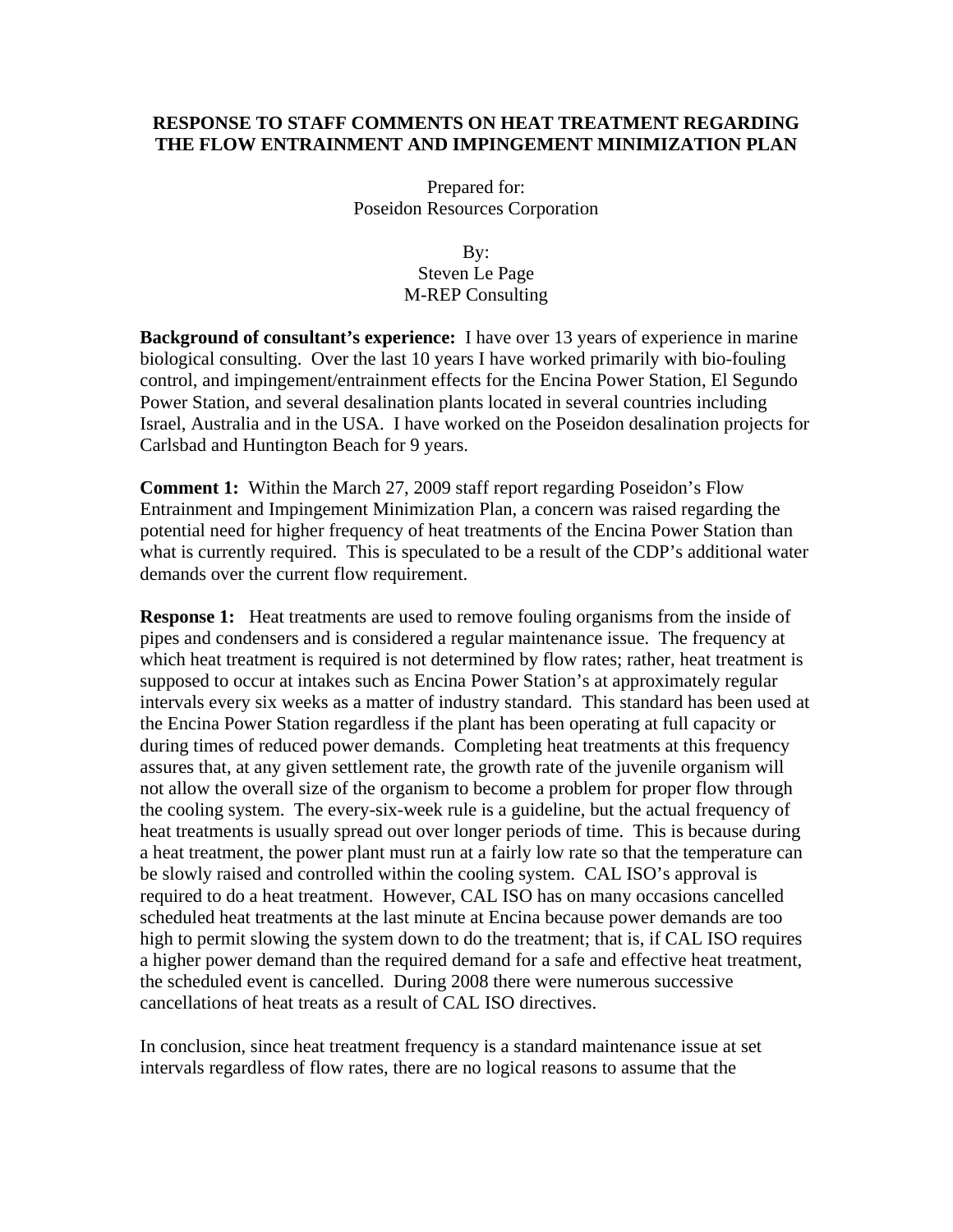frequency of heat treatments will change as a result of any potential increase in water flow from the CDP over the power plant's projected water demand.

**Comment 2:** In its comments regarding the quantification of impingement impacts, "staff concurs that the elimination of heat treatments would result in a substantial reduction in mortality due to impingement, i.e., approximately 50% reduction." Staff also states that "additional evaluation of the CDP's operations will be necessary if/when Poseidon proposes to operate independently. In particular, the proposed alternative to heat treatments, i.e., the use of scrubber balls, will need to be evaluated in terms of potential impacts to marine organisms."

**Response 2:** Although this comment is generally correct, I would like to clarify that the mortality of fish during heat treatments is a result of the unavoidable trapping of fish living within the power plant's intake system. The heat treatment process blocks off the intake and discharge structure and then re-circulates the discharge water back through the power plant. This re-circulation causes the water temperature to increase to a level that kills off the bio-fouling and also causes fish mortality. The dead fish then become impinged on the traveling screens and removed. When the CDP operates as a standalone operation, it will have flexibility to use alternative methods to heat treatment. The vast majority of these potential methods do not require the blocking off of the intake and discharge system, thus eliminating the potential for the fish to become entrapped in the system and killed. The removal of bio-fouling with an open system provides for favorable conditions for fish survival. It is for this reason that impingement should be greatly reduced.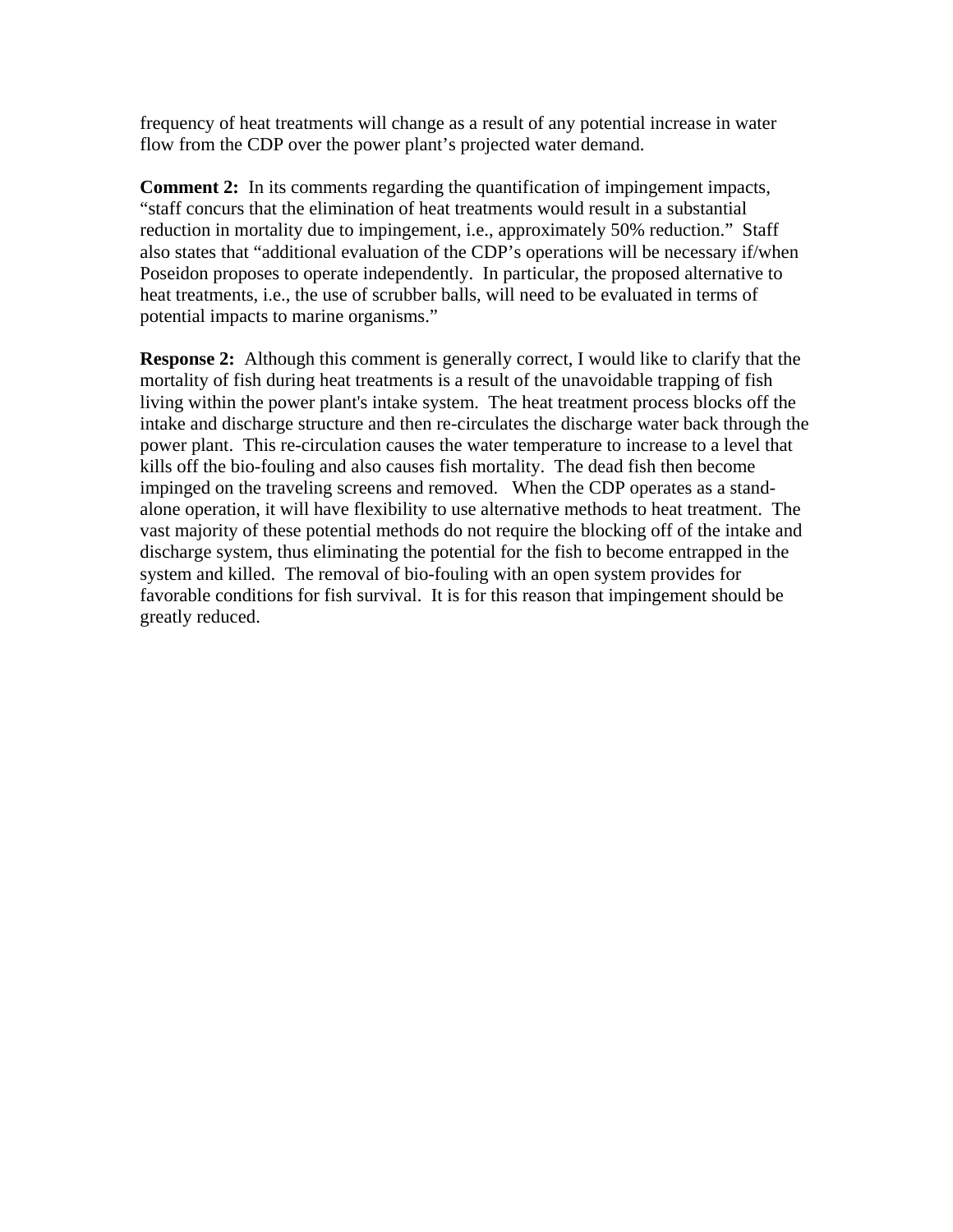# **Curriculum Vitae**

#### **Steven D. Le Page Marine Research and Educational Products**  P.O. Box 131593 Carlsbad Ca 92013 **(760) 917-3974**

**SYNOPSIS:** I have over 13 years of research and professional experience in environmental monitoring and taxonomic identification of fishes and invertebrates in marine and estuary systems, and over 7 years of part time college teaching experience in the biological sciences. To complement my scientific background, I have a solid experience base in all aspects of business administration including negotiation, administration, management, and fiscal performance of commercial and government contracts.

# **EDUCATION:**

1993-1996 Masters Degree in Biology. California State University, Fullerton.

- Thesis: Spatial and temporal distributions of soft bottom bivalves in Newport Beach, CA.
- Received "Honorable Mention" for the "Outstanding Thesis Award for 1997".

1983-1987 Bachelors Degree in Business Administration. California State University, Fullerton.

## **EXPERIENCE:**

## **MAY 1998 to Present Owner/Marine Biologist, Marine Research and Educational Products, Carlsbad, CA.**

## **Company Profile**

- Scientific consulting dealing with 316b issues, marine taxonomy, EIR/EIS, Biofouling removal, marine toxicity, water quality, habitat enhancement, and marine aquaculture issues.
- Supply of marine organisms and marine extracts for the purpose of natural drug discovery, research, and education.
- Community and educational lectures concentrating on the ecology, preservation, and aquaculture issues of Aqua Hedionda Lagoon, CA.

## **Contract Responsibilities**

Principle investigator representing IDE technology for the investigation of bio-fouling removal and management for Cape Person Desalination Plant, Australia

Principle investigator representing Poseidon Resources for the investigation of marine pytoplankon blooms and its related effect of RO biofilm formation for the Carlsbad Desalination Plant, Carlsbad, CA. USA.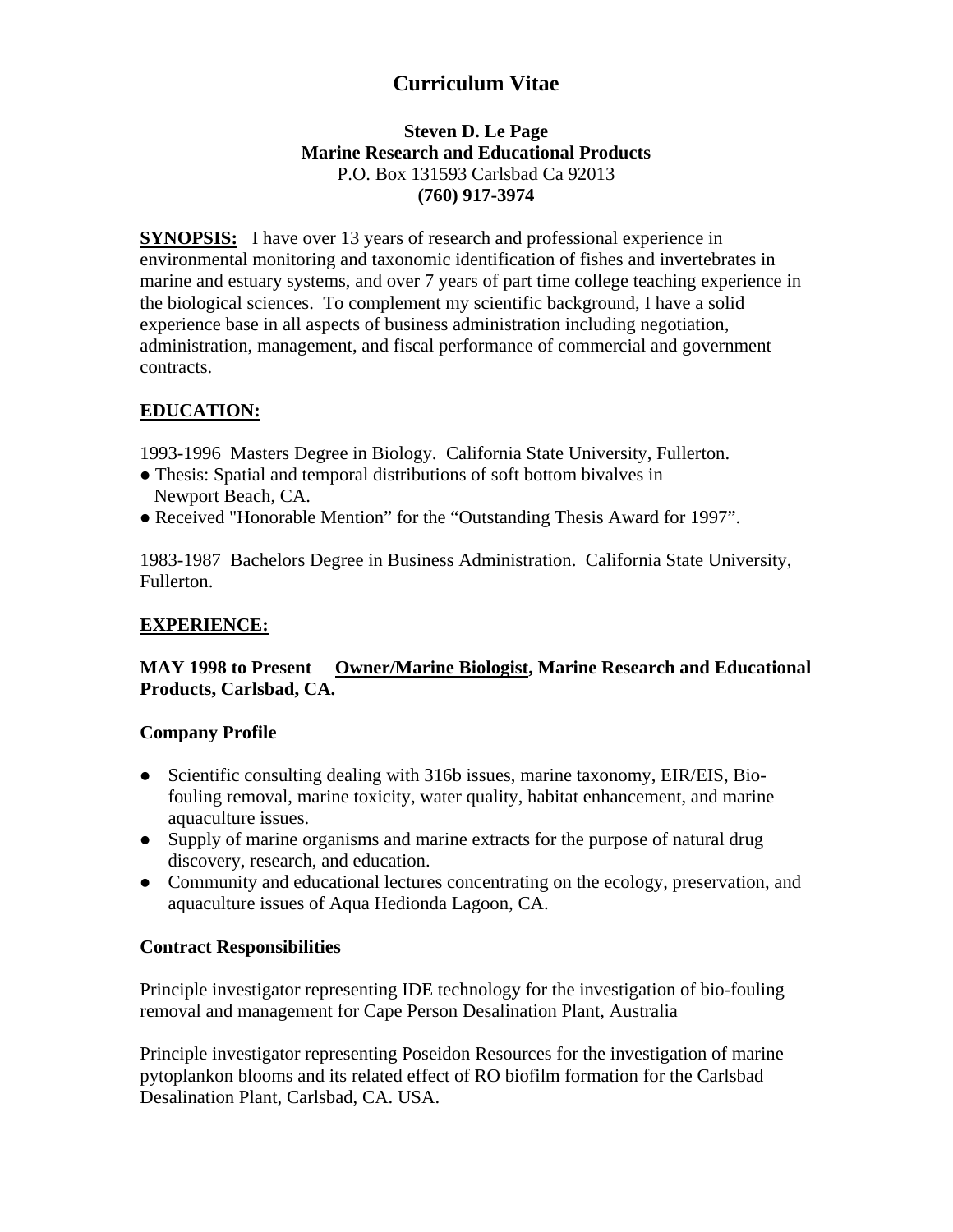Co-principle investigator and team member for the SCCWRP Bight '08 project. Completing deep water benthic trawls and invertebrate taxonomy.

Principle investigator representing IDE Technology for the investigation of organic small molecule detection in desalination feed water for RO biofilm reduction. Worked performed for the Ashkelon and Hadera desalination plants, Israel.

Principle investigator representing IDE Technology for the investigation of plankton as food source for marine biofilm formation. Worked performed for the Ashkelon and Hadera desalination plants, Israel.

Co-principle investigator representing Cabrillo Power LLC for satisfying EPA requirements on the new **316b** rulings.

Principle investigator representing Albany Molecular Research for the taxonomy of marine invertebrates for natural drug discovery.

Co-principle investigator and team member for the SCCWRP Bight '03 project. Completing deep water benthic trawls and invertebrate taxonomy.

Co-principle investigator representing Cabrillo Power LLC for the surveillance and eradication of the invasive alga Caulerpa taxifolia.

Co Principle investigator representing Poseidon Resources for the effects of increase salinity on nearshore marine habitats resulting from the proposed Carlsbad desalinization plant. Includes salinity tolerance and **316b studies**.

Co-principle investigator for the Port of Los Angeles reef mitigation program. Work included invertebrate taxonomic identification and habitat comparisons.

Principle investigator representing El Segundo Power LLC for the marine biology component of the Application for Certification to the CEC, and the evaluation of water issues relating to the re-powering of the El Segundo Generating Station . **Includes 316b analysis**.

Principle investigator representing Cabrillo Power LLC for the marine taxonomy and biology component/assessment of the Aqua Hedionda Lagoon Jetty Extension program.

Principle investigator representing Merck & Co. for the investigation of novel compounds for drug screening.

Principle investigator representing University of Texas for toxicity testing for novel herbicides in marine systems.

Principle investigator representing Cabrillo Power LLC for Field survey and comments addressing the proposed designation of Aqua Hedionda Lagoon as critical habitat for the Tidewater goby (*Eucyclogobius newberryi*).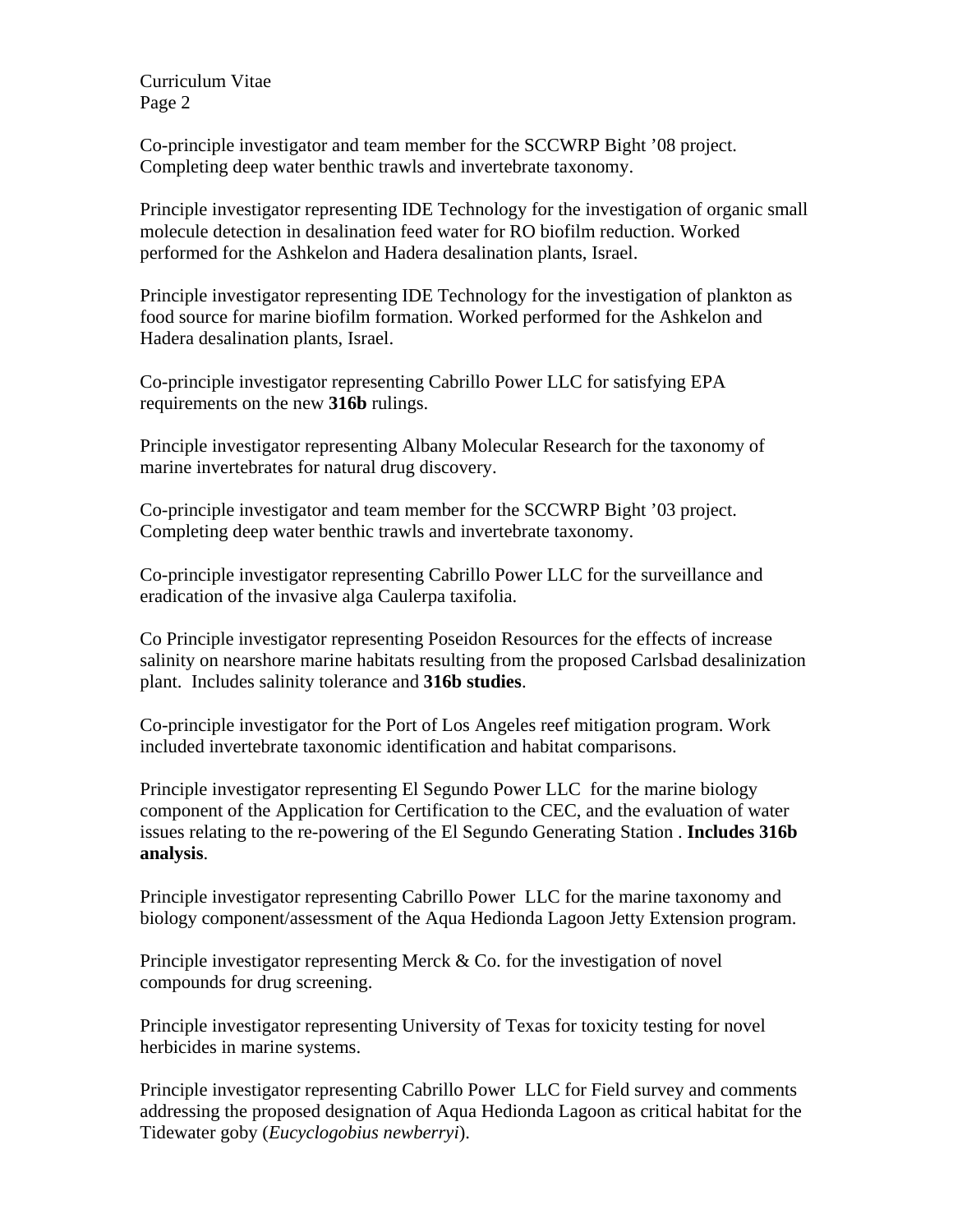Principle investigator representing Carlsbad Aquafarm, Inc for RWQCB TAC group investigation of point source pollution of fecal coliform in local San Diego Lagoons.

Principle investigator representing Carlsbad Aquafarm, Inc for increased productivity of the aquaculture growing area with the use of polyculture systems.

Research Biologist for the " Reestablishment of the genus *Haliotis* (abalone) into the Point Loma CA. area. Southern California Abalone Association, Cal. Fish and Game.

**Jan. 1991 to Present Instructor and Graduate Teaching Associate, Palomar College (San Marcos), Orange Coast College (Costa Mesa, CA.) and California State University, Fullerton (Fullerton, CA.).** 

• Courses Taught: Vertebrate Zoology, Zoology, Upper Division Ecology, Microbiology General Biology for non-majors, and Biology for majors (Molecular biology emphasis).

**April 1997 to June 1998 Research Biologist, Vantuna Research Group, Los Angeles, CA.** Reason for leaving: Layoff

## **General Responsibilities**

- Scientific: Problem solving, data analysis, interpretation, and report writing.
- Marketing: 1) Initiate new contacts with potential clients and 2) prepared and designed marketing brochure, business cards, and logo for the firm.
- Proposal generation: Wrote or co-wrote all proposals.
- Subcontract administration: Prepared RFP's, negotiated, and monitored all subcontracts.
- Management: Managed the field and lab personnel and was responsible for overseeing in-field sampling activities.
- Other: Research diving and operated the SeaBird oceanographic profiler (CTD).

# **VRG Contract Responsibilities**

 Co Program manager for the "Evaluation of fish enhancement structures, eelgrass mitigation plan for Nimitz class CVN Naval Air Station North Island, Coronado, San Diego, California". U.S. Navy.

Program manager for the "Receiving Water Monitoring and Reporting Program No. 1603 (NPDES permit No. CA000337) Chevron Products Company, El Segundo Refinery".

Co Program manager for the "Enhanced Receiving Water Monitoring Program Associated with Chevron's El Segundo Ocean Outfall, Chevron Products Company".

Research biologist as part of Chevron's Oil Spill Response Team. Chevron Products Company, El Segundo Refinery.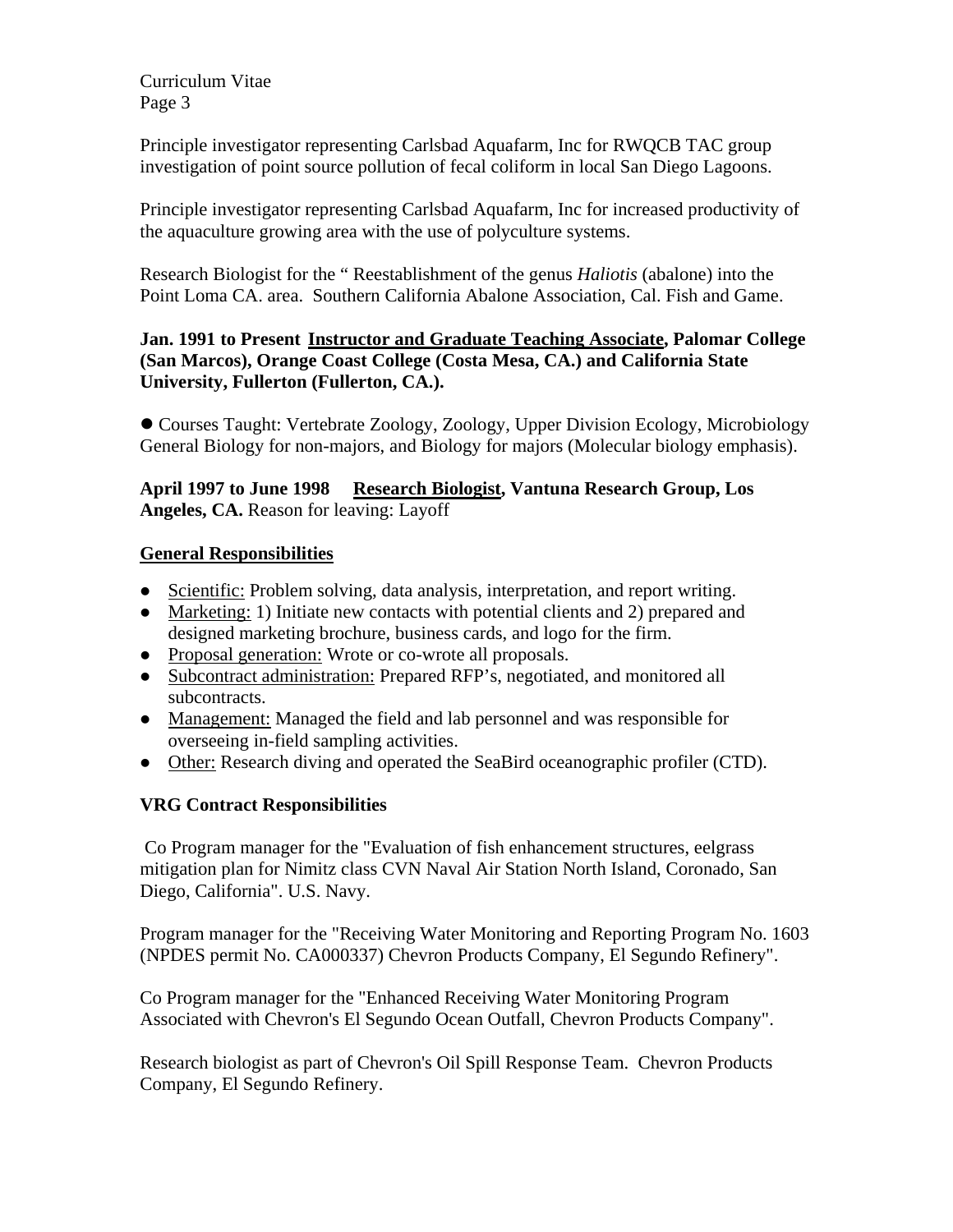Co-project manager and field coordinator for Southern California Edison and Los Angeles Department of Water and Power Coastal Generating Stations, NPDES Permit, Task Order LA-1.

Research biologist for the "White Seabass, *Atractoscion nobilis*, Monitoring Project", Contract No. FG4336MR. California Department of Fish and Game.

Research biologist monitoring the ichthyofauna of King Harbor, Redondo Beach, CA and the Palos Verdes Peninsula, CA.

Field researcher monitoring the ichthyoplankton of King Harbor, Redondo Beach, CA

Field researcher assessing the biota of Portuguese Bend, Palos Verdes, California in order to evaluate the value of restoring a kelp bed, U.S. Army Corps of Engineers, Contract #DACA0994D0004.

**July 1996 to Sept. 1996** Scientist, MEC Analytical Systems, Chemistry Dept. **Carlsbad, CA.** Reason for leaving: Temp. work while finishing my thesis.

- Prepared and wrote protocols for bioassay tests.
- Assisted in the preparation of final reports.
- Assisted in bioassays.
- Assisted in contract and subcontract management.

**July 1988 to May 1990 Contract Administrator, Parker Hannifin Aerospace Fuel Products Division, Irvine, CA.** Reason for leaving: Layoff.

• Responsible for the negotiation, administration, management, and fiscal performance of contracts.

• Prepared and priced commercial/government contracts for the sale of services and products.

• Approved work authorizations and coordinated with responsible departments to assure timely action.

- Managed government and customer supplied property.
- Prime interface between customer and Parker.
- Directed the activities of support personnel to expedite contract progress.

## **PUBLICATIONS:**

Le Page, S.D. and Seapy, R.R. (In Prep.). Soft bottom bivalve assemblages of Newport Bay, California. Veliger.

Le Page, S.D. 1996. Spatial distribution and temporal fluctuations of bivalve assemblages in Newport Bay, California. Thesis, California State University, Fullerton.